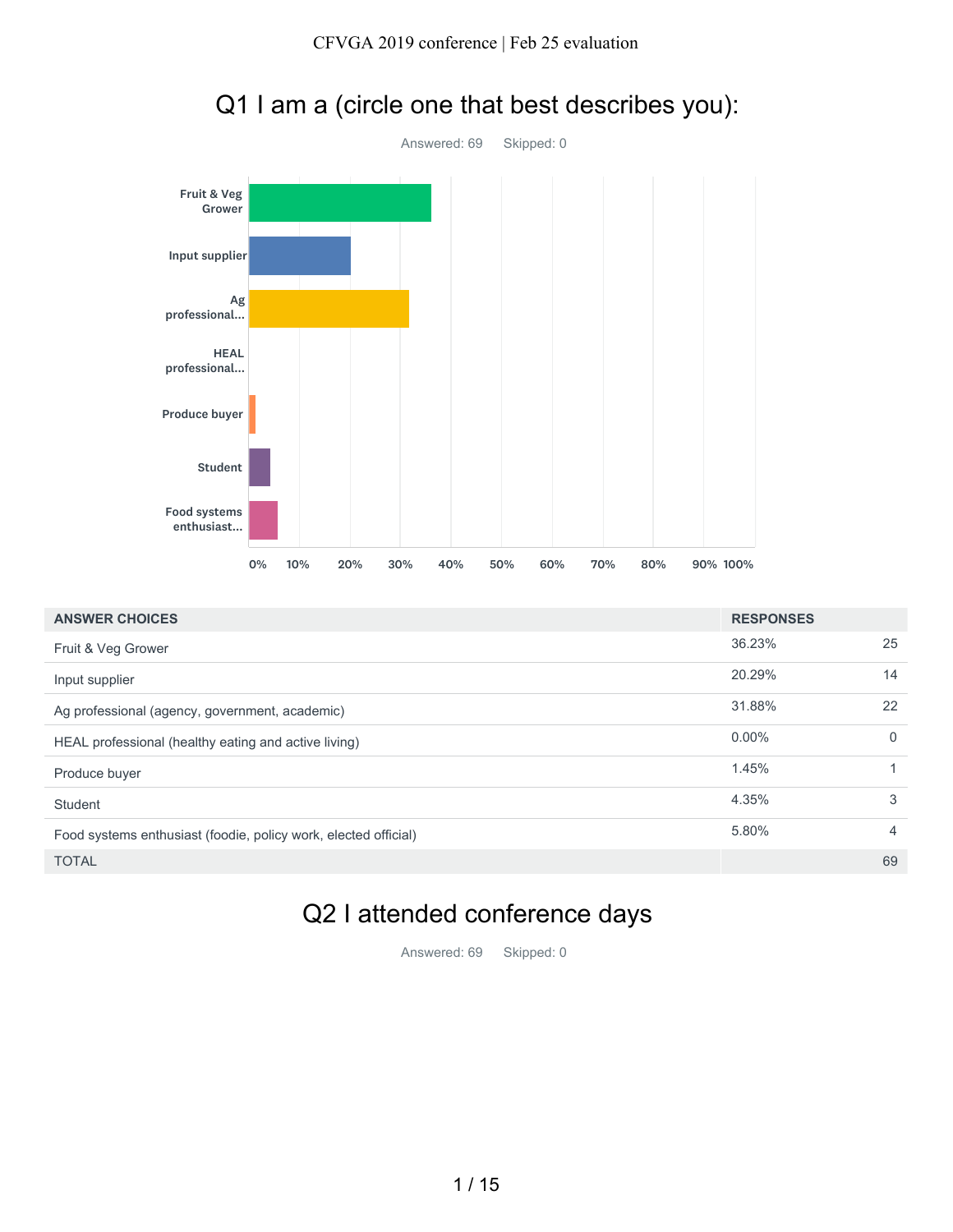

| <b>ANSWER CHOICES</b> | <b>RESPONSES</b> |          |
|-----------------------|------------------|----------|
| Feb 25                | 33.33%           | 23       |
| Feb 26                | $0.00\%$         | $\Omega$ |
| Both Feb 25 and 26    | 66.67%           | 46       |
| <b>TOTAL</b>          |                  | 69       |

## Q3 Rate your knowledge before and after these sessions (1 to 5, 5 is high)



CFVGA 2019 conference | Feb 25 evaluation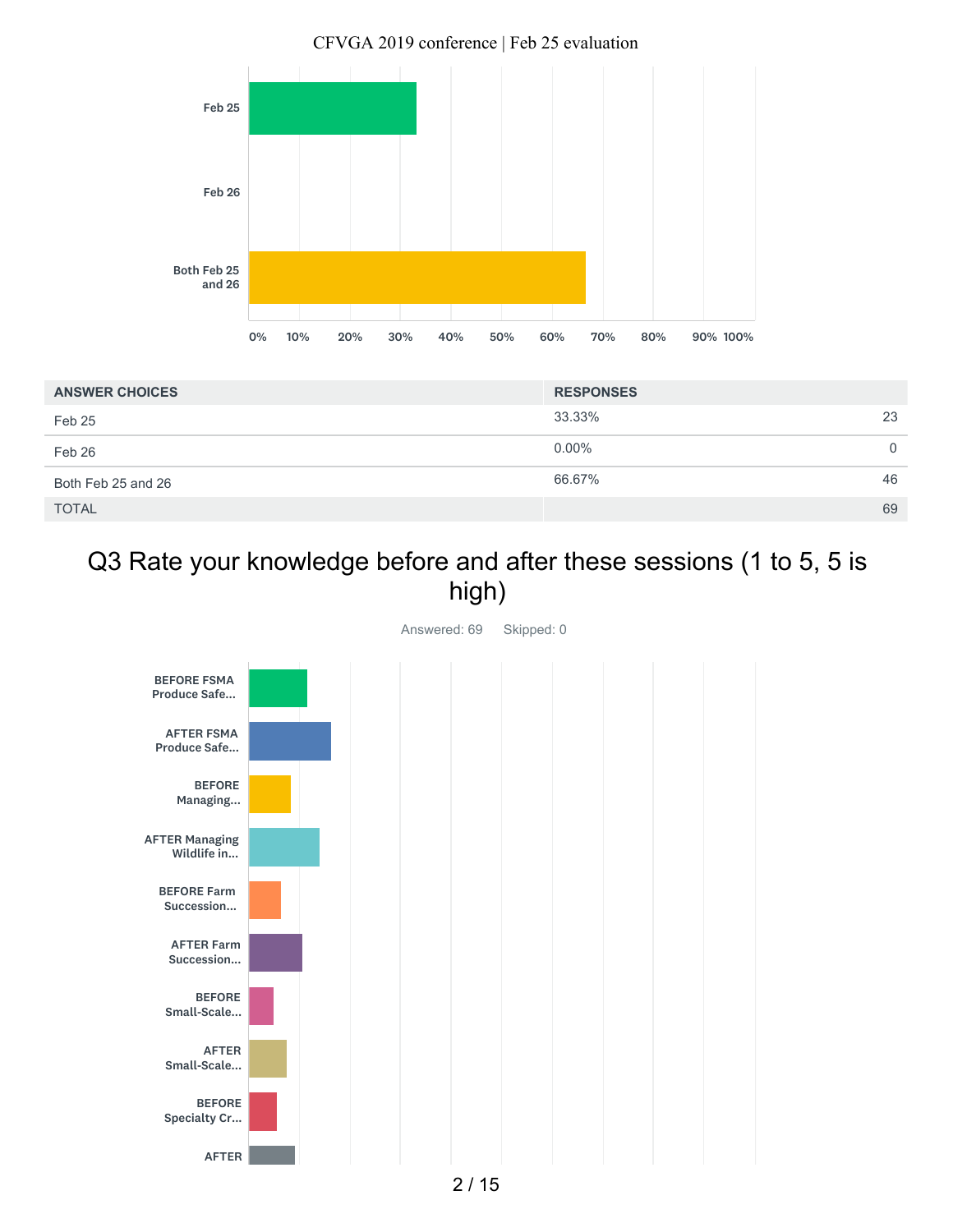

| CFVGA 2019 conference   Feb 25 evaluation |  |
|-------------------------------------------|--|
|-------------------------------------------|--|

|                                                                             | 1             | $\overline{2}$       | 3                    | 4                    | 5             | <b>DID</b><br><b>NOT</b><br><b>ATTEND</b> | <b>TOTAL</b> | <b>WEIGHTED</b><br><b>AVERAGE</b> |
|-----------------------------------------------------------------------------|---------------|----------------------|----------------------|----------------------|---------------|-------------------------------------------|--------------|-----------------------------------|
| <b>BEFORE FSMA Produce Safety Rule</b><br>Updates                           | 10.14%        | 4.35%<br>3           | 11.59%<br>8          | 8.70%<br>6           | 5.80%<br>4    | 59.42%<br>41                              | 69           | 1.17                              |
| <b>AFTER FSMA Produce Safety Rule Updates</b>                               | $0.00\%$<br>0 | 2.90%<br>2           | 10.14%<br>7          | 17.39%<br>12         | 11.59%<br>8   | 57.97%<br>40                              | 69           | 1.64                              |
| BEFORE Managing Wildlife in Fresh Produce<br>Fields: A Natural Approach     | 4.35%<br>3    | 13.04%<br>9          | 13.04%<br>9          | 1.45%                | 1.45%         | 66.67%<br>46                              | 69           | 0.83                              |
| AFTER Managing Wildlife in Fresh Produce<br>Fields: A Natural Approach      | $0.00\%$<br>0 | 1.45%                | $0.00\%$<br>$\Omega$ | 21.74%<br>15         | 10.14%        | 66.67%<br>46                              | 69           | 1.41                              |
| <b>BEFORE Farm Succession Planning</b>                                      | 1.45%         | 17.39%<br>12         | 7.25%<br>5           | 1.45%<br>1           | $0.00\%$<br>0 | 72.46%<br>50                              | 69           | 0.64                              |
| <b>AFTER Farm Succession Planning</b>                                       | $0.00\%$<br>0 | 1.45%                | 5.80%<br>4           | 15.94%<br>11         | 4.35%<br>3    | 72.46%<br>50                              | 69           | 1.06                              |
| <b>BEFORE Small-Scale Vegetable System</b><br><b>Success</b>                | 4.35%<br>3    | 5.80%<br>4           | 7.25%<br>5           | 1.45%<br>1           | 1.45%         | 79.71%<br>55                              | 69           | 0.51                              |
| <b>AFTER Small-Scale Vegetable System</b><br><b>Success</b>                 | $0.00\%$<br>0 | $0.00\%$<br>$\Omega$ | 8.70%<br>6           | 8.70%<br>6           | 2.90%<br>2    | 79.71%<br>55                              | 69           | 0.75                              |
| <b>BEFORE Specialty Crop Block Grant-Funded</b><br>Projects Around Colorado | 5.80%<br>4    | 11.59%<br>8          | 4.35%<br>3           | $0.00\%$<br>$\Omega$ | 2.90%<br>2    | 75.36%<br>52                              | 69           | 0.57                              |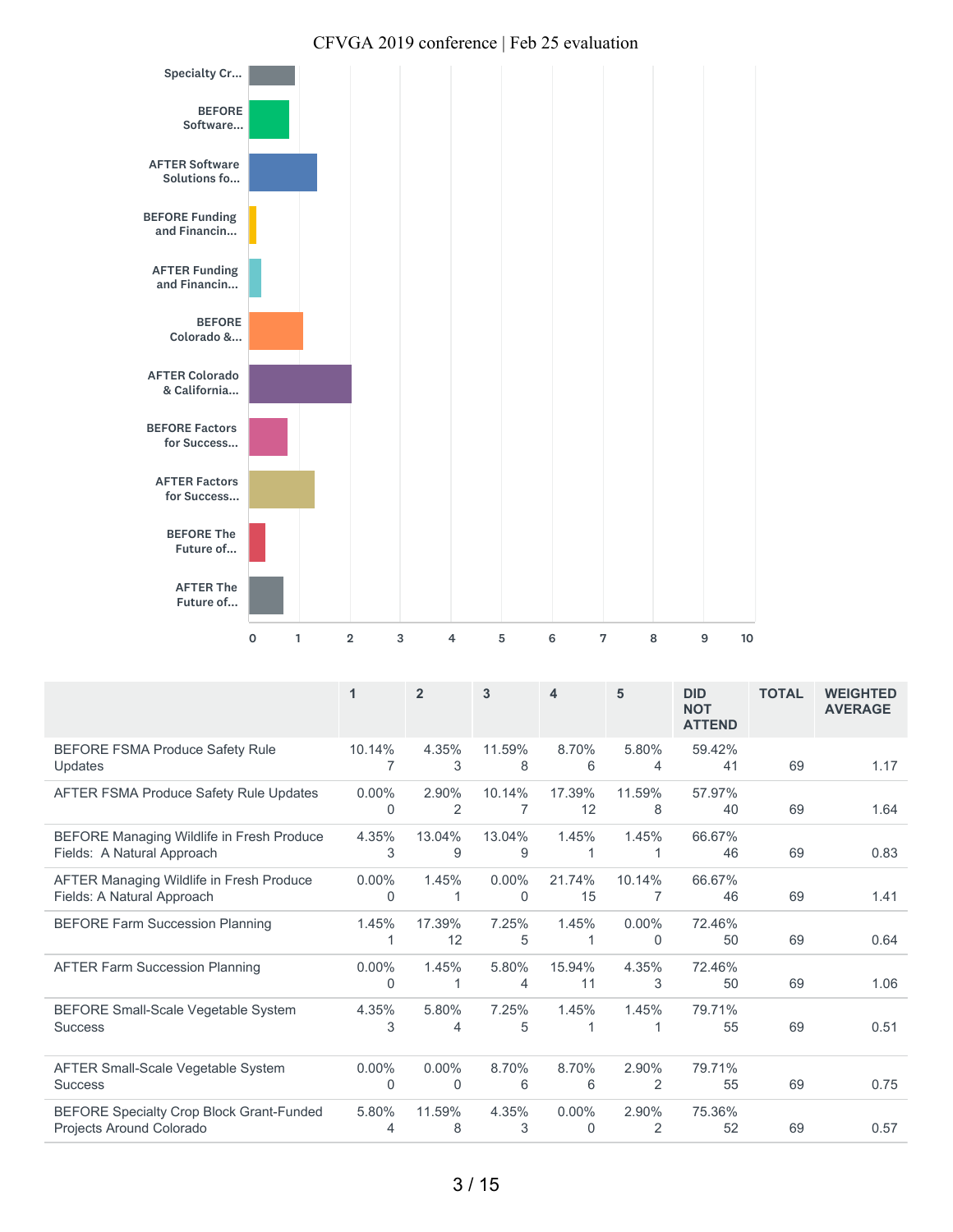| <b>AFTER Specialty Crop Block Grant-Funded</b><br>Projects Around Colorado | $0.00\%$<br>0 | 1.45%    | 4.35%<br>3 | 10.14%<br>7 | 7.25%<br>5 | 76.81%<br>53 | 69 | 0.93 |
|----------------------------------------------------------------------------|---------------|----------|------------|-------------|------------|--------------|----|------|
| <b>BEFORE Software Solutions for Produce</b>                               | 11.59%        | 13.04%   | 5.80%      | 2.90%       | 2.90%      | 63.77%       |    |      |
| <b>Food Safety</b>                                                         | 8             | 9        | 4          | 2           | 2          | 44           | 69 | 0.81 |
| AFTER Software Solutions for Produce Food                                  | $0.00\%$      | 2.90%    | 7.25%      | 15.94%      | 8.70%      | 65.22%       |    |      |
| Safety                                                                     | 0             | 2        | 5          | 11          | 6          | 45           | 69 | 1.35 |
| BEFORE Funding and Financing for your                                      | 1.45%         | 1.45%    | 4.35%      | $0.00\%$    | $0.00\%$   | 92.75%       |    |      |
| Small-Scale Farm                                                           |               |          | 3          | 0           | $\Omega$   | 64           | 69 | 0.17 |
| AFTER Funding and Financing for your Small-                                | 1.45%         | $0.00\%$ | $0.00\%$   | 4.35%       | 1.45%      | 92.75%       |    |      |
| Scale Farm                                                                 |               | $\Omega$ | $\Omega$   | 3           |            | 64           | 69 | 0.26 |
| BEFORE Colorado & California Water Today                                   | 17.39%        | 20.29%   | 13.04%     | 2.90%       | $0.00\%$   | 46.38%       |    |      |
| & Into the Future                                                          | 12            | 14       | 9          | 2           | 0          | 32           | 69 | 1.09 |
| AFTER Colorado & California Water Today &                                  | 2.90%         | 1.45%    | 11.59%     | 23.19%      | 14.49%     | 46.38%       |    |      |
| Into the Future                                                            | 2             |          | 8          | 16          | 10         | 32           | 69 | 2.06 |
| <b>BEFORE Factors for Success with Cover</b>                               | 4.35%         | 13.04%   | 10.14%     | 4.35%       | $0.00\%$   | 68.12%       |    |      |
| Crops in Vegetable Farming                                                 | 3             | 9        | 7          | 3           | $\Omega$   | 47           | 69 | 0.78 |
| AFTER Factors for Success with Cover Crops                                 | $0.00\%$      | $0.00\%$ | 5.80%      | 23.19%      | 4.35%      | 66.67%       |    |      |
| in Vegetable Farming                                                       | $\Omega$      | $\Omega$ | 4          | 16          | 3          | 46           | 69 | 1.32 |
| BEFORE The Future of Blockchain on the                                     | 7.25%         | 10.14%   | $0.00\%$   | 1.45%       | $0.00\%$   | 81.16%       |    |      |
| <b>Family Farm</b>                                                         | 5             | 7        | $\Omega$   |             | $\Omega$   | 56           | 69 | 0.33 |
| AFTER The Future of Blockchain on the                                      | $0.00\%$      | 1.45%    | 5.80%      | 8.70%       | 2.90%      | 81.16%       |    |      |
| <b>Family Farm</b>                                                         | 0             |          |            | 6           | 2          | 56           | 69 | 0.70 |
|                                                                            |               |          |            |             |            |              |    |      |

# Q4 Will you use this knowledge gained?

Answered: 69 Skipped: 0

#### 4 / 15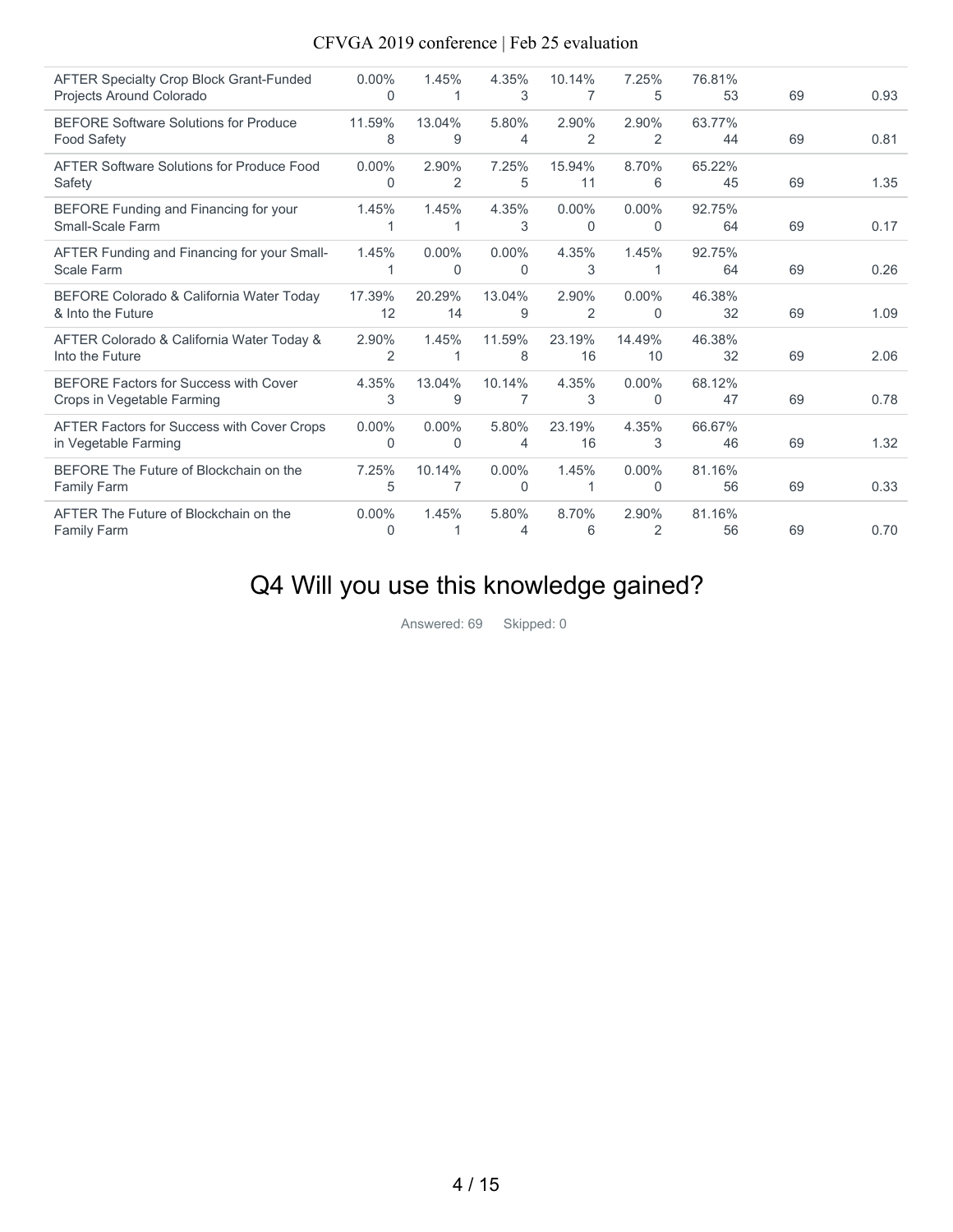

|                                                                  | <b>NO</b>     | <b>YES</b>   | <b>DID NOT</b><br><b>ATTEND</b> | <b>TOTAL</b> | <b>WEIGHTED</b><br><b>AVERAGE</b> |
|------------------------------------------------------------------|---------------|--------------|---------------------------------|--------------|-----------------------------------|
| <b>FSMA Produce Safety Rule Updates</b>                          | 2.90%<br>2    | 39.13%<br>27 | 57.97%<br>40                    | 69           | 0.39                              |
| Managing Wildlife in Fresh Produce Fields: A Natural<br>Approach | $0.00\%$<br>0 | 34.78%<br>24 | 65.22%<br>45                    | 69           | 0.35                              |
| Farm Succession Planning                                         | $0.00\%$<br>0 | 27.54%<br>19 | 72.46%<br>50                    | 69           | 0.28                              |
| Small-Scale Vegetable System Success                             | 5.80%<br>4    | 14.49%<br>10 | 79.71%<br>55                    | 69           | 0.14                              |
| Specialty Crop Block Grant-Funded Projects Around<br>Colorado    | 2.90%<br>2    | 20.29%<br>14 | 76.81%<br>53                    | 69           | 0.20                              |
| Software Solutions for Produce Food Safety                       | 5.80%<br>4    | 28.99%<br>20 | 65.22%<br>45                    | 69           | 0.29                              |
| Funding and Financing for your Small-Scale Farm                  | 1.45%         | 7.25%<br>5   | 91.30%<br>63                    | 69           | 0.07                              |
| Colorado & California Water Today & Into the Future              | 4.35%<br>3    | 50.72%<br>35 | 44.93%<br>31                    | 69           | 0.51                              |
| Factors for Success with Cover Crops in Vegetable Farming        | 5.80%<br>4    | 27.54%<br>19 | 66.67%<br>46                    | 69           | 0.28                              |
| The Future of Blockchain on the Family Farm                      | 2.90%<br>2    | 15.94%<br>11 | 81.16%<br>56                    | 69           | 0.16                              |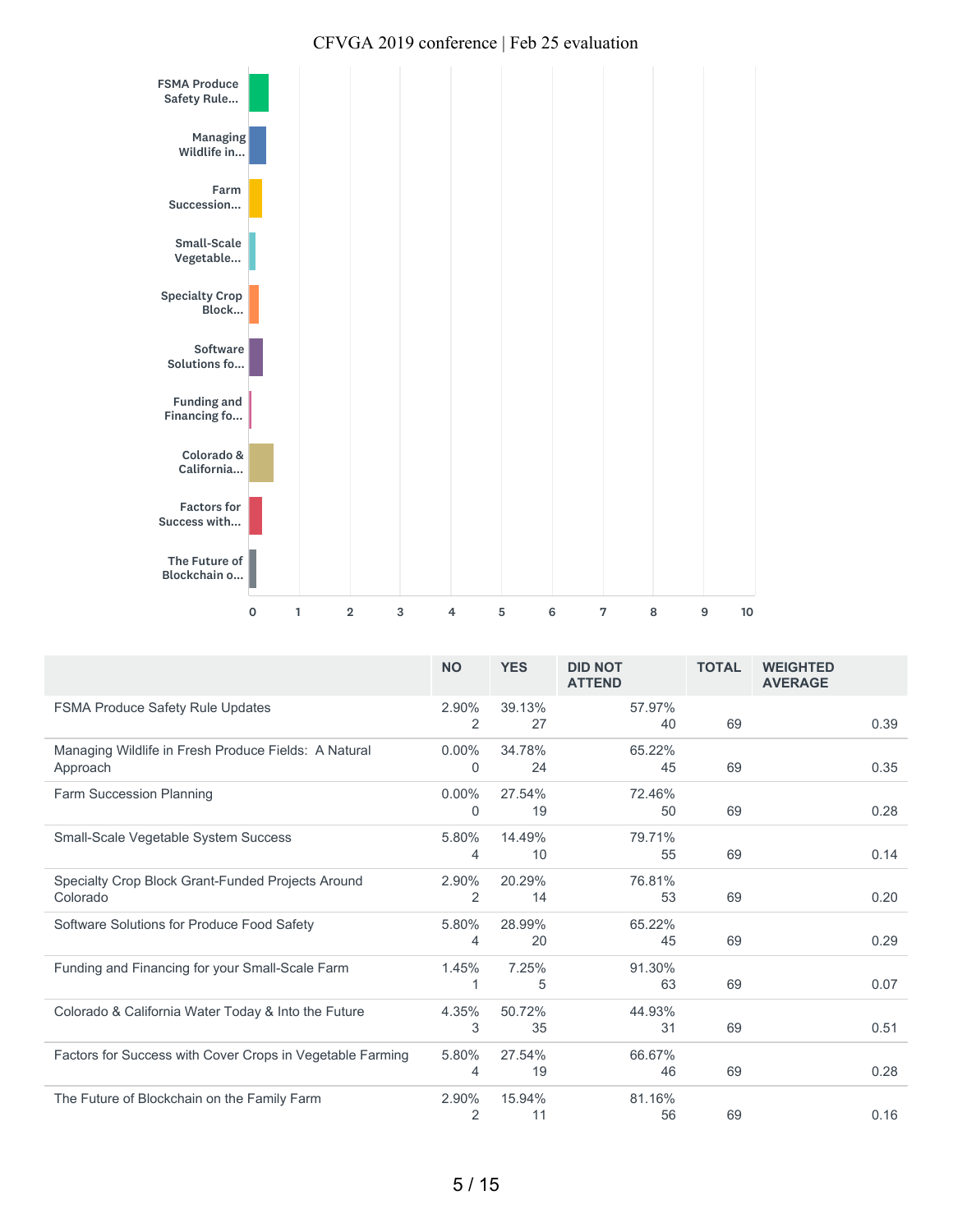#### Q5 New connections: Did you make any new business contacts today by participating in



|                                 | <b>YES</b> | <b>NO</b> | <b>NOT SURE</b> | <b>DIDN'T ATTEND</b> | <b>TOTAL</b> | <b>WEIGHTED AVERAGE</b> |
|---------------------------------|------------|-----------|-----------------|----------------------|--------------|-------------------------|
| Grower/Buyer Networking Session | 27.54%     | 17.39%    | 14.49%          | 40.58%               |              |                         |
|                                 | 19         | 12        | 10              | 28                   | 69           | 0.70                    |
| Exhibits/Displays               | 69.57%     | 13.04%    | 11.59%          | 5.80%                |              |                         |
|                                 | 48         | 9         | 8               | 4                    | 69           | 1.51                    |
| Lunch                           | 63.77%     | 18.84%    | 13.04%          | 4.35%                |              |                         |
|                                 | 44         | 13        | 9               | 3                    | 69           | 1.41                    |
| Informal Networking Times       | 63.77%     | 18.84%    | 14.49%          | 2.90%                |              |                         |
|                                 | 44         | 13        | 10              | 2                    | 69           | 1.42                    |
| <b>Breakout Sessions</b>        | 47.83%     | 21.74%    | 21.74%          | 8.70%                |              |                         |
|                                 | 33         | 15        | 15              | 6                    | 69           | 1.17                    |
| <b>Evening Reception</b>        | 33.33%     | 10.14%    | 28.99%          | 27.54%               |              |                         |
|                                 | 23         |           | 20              | 19                   | 69           | 0.96                    |

### Q6 What did you like most about the 5th annual conference?

Answered: 52 Skipped: 17

| # | <b>RESPONSES</b>                                      | <b>DATE</b>        |
|---|-------------------------------------------------------|--------------------|
|   | Robert Sakata - LOL! Networking & new project updates | 3/12/2019 12:00 PM |
|   | Break outs                                            | 3/12/2019 11:57 AM |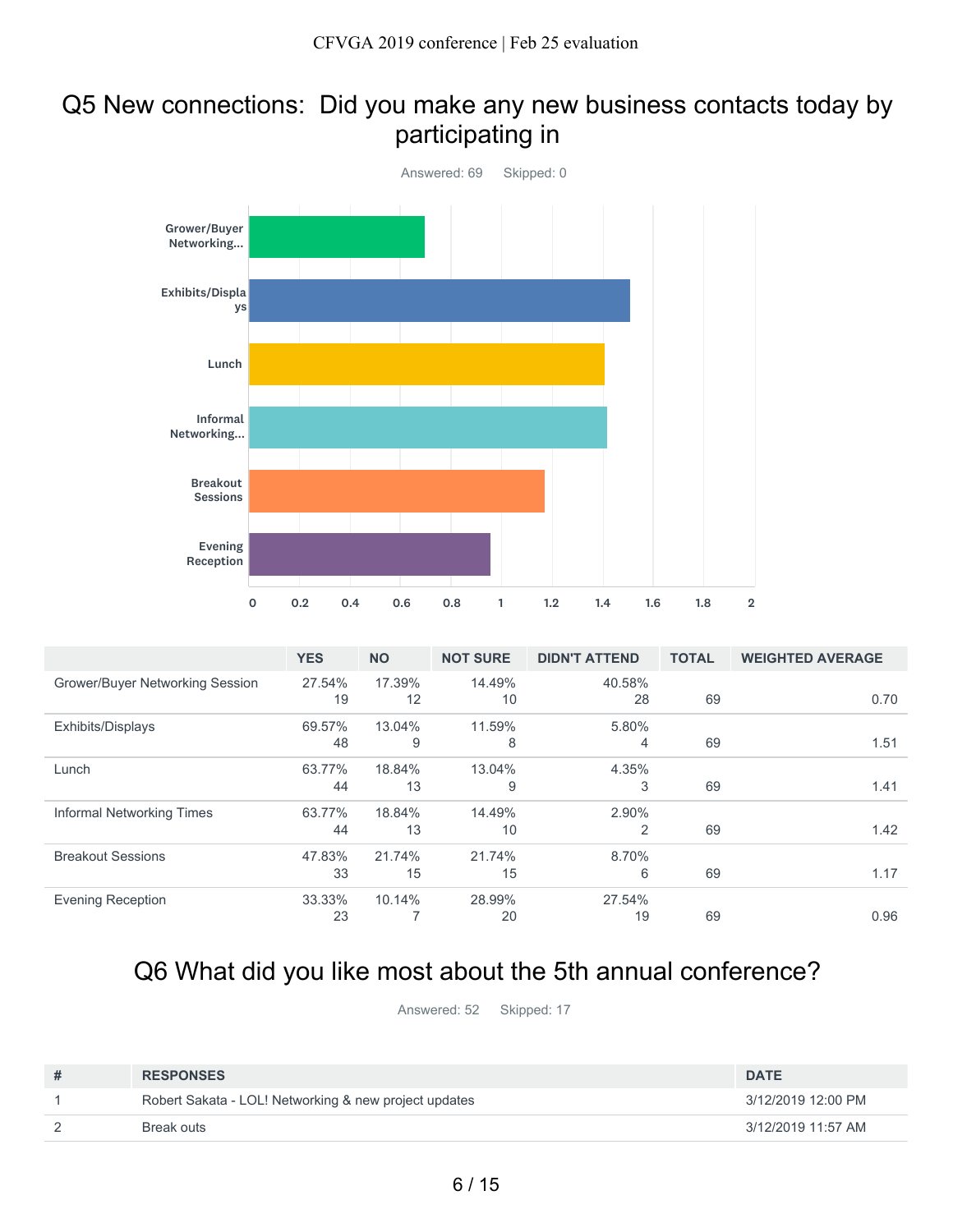| 3              | Great selection of breakout sessions                                                                                                                | 3/12/2019 11:55 AM |
|----------------|-----------------------------------------------------------------------------------------------------------------------------------------------------|--------------------|
| $\overline{4}$ | Networking, Water Keynotes                                                                                                                          | 3/12/2019 11:51 AM |
| 5              | I just really enjoy visiting with old and new friends - and learn something too.                                                                    | 3/12/2019 11:49 AM |
| 6              | The networking                                                                                                                                      | 3/12/2019 11:47 AM |
| $\overline{7}$ | Breadth of topics and issues                                                                                                                        | 3/12/2019 11:12 AM |
| 8              | The Software Session                                                                                                                                | 3/12/2019 11:09 AM |
| 9              | Succession breakout                                                                                                                                 | 3/12/2019 11:05 AM |
| 10             | Seeing old friends                                                                                                                                  | 3/12/2019 11:03 AM |
| 11             | Lunch was excellent. Wyatt from Red Wagon did a good job. Software Expo was good. Keynotes<br>were great.                                           | 3/12/2019 11:01 AM |
| 12             | Dr. Paula, her class was very informative & educational while still being upbeat.                                                                   | 3/12/2019 10:56 AM |
| 13             | I love the overall attitude of the conference. Positive, classes, lunches, etc. transferred easily.                                                 | 3/12/2019 10:42 AM |
| 14             | Break outs were well designed and managed. Thank you! I liked the repeats so I didn't miss info:)                                                   | 3/12/2019 10:35 AM |
| 15             | The next working as an Exhibitor                                                                                                                    | 3/12/2019 10:32 AM |
| 16             | Networking opportunities - buyer/grower                                                                                                             | 3/12/2019 10:24 AM |
| 17             | This is my first time attending but I like the relaxed atmosphere and growers coming together.                                                      | 3/8/2019 5:28 PM   |
| 18             | Good format, really good speakers, excellent meals                                                                                                  | 3/8/2019 5:19 PM   |
| 19             | Good food!                                                                                                                                          | 3/8/2019 2:55 PM   |
| 20             | Contacts                                                                                                                                            | 3/8/2019 12:48 PM  |
| 21             | Presentations                                                                                                                                       | 3/8/2019 12:46 PM  |
| 22             | Great organization of conference across the board! Excellent Q&A with keynotes. Reconnection<br>with colleagues.                                    | 3/8/2019 12:44 PM  |
| 23             | I thought all sessions were very informative.                                                                                                       | 3/8/2019 12:39 PM  |
| 24             | The speakers and panels were great.                                                                                                                 | 3/8/2019 12:35 PM  |
| 25             | U of A Wildlife & produce safety presentation                                                                                                       | 3/8/2019 12:30 PM  |
| 26             | Cover crops in vegetable farming. I liked everything about this session. VERY knowledgeable<br>speaker. VERY useful info. VERY how-to presentation. | 3/8/2019 12:27 PM  |
| 27             | Breakfast was good, coffee too, talks were interesting                                                                                              | 3/8/2019 12:22 PM  |
| 28             | Great show, very informative. Presentations on snow pack were very interesting.                                                                     | 3/8/2019 12:15 PM  |
| 29             | I enjoyed being invited to present as an SCBG awardee, and the networking opportunities                                                             | 3/6/2019 4:44 PM   |
| 30             | Connections                                                                                                                                         | 3/6/2019 4:33 PM   |
| 31             | New Format! The Water Discussion was valued!                                                                                                        | 3/6/2019 4:17 PM   |
| 32             | Organization                                                                                                                                        | 3/5/2019 5:22 PM   |
| 33             | I liked the water talk following lunch                                                                                                              | 3/5/2019 5:17 PM   |
| 34             | Water presentation                                                                                                                                  | 3/5/2019 5:05 PM   |
| 35             | The speakers were excellent                                                                                                                         | 3/5/2019 5:02 PM   |
| 36             | Presentations                                                                                                                                       | 3/5/2019 4:57 PM   |
| 37             | Networking opportunities Good panels/breakouts                                                                                                      | 3/5/2019 4:50 PM   |
| 38             | Variety of people attending                                                                                                                         | 2/28/2019 4:57 PM  |
| 39             | Breakout sessions were good and had a lot of options. The polling was engaging and interesting to<br>see immediately.                               | 2/28/2019 11:18 AM |
| 40             | Ability to reconnect with growers                                                                                                                   | 2/27/2019 6:28 PM  |
|                |                                                                                                                                                     |                    |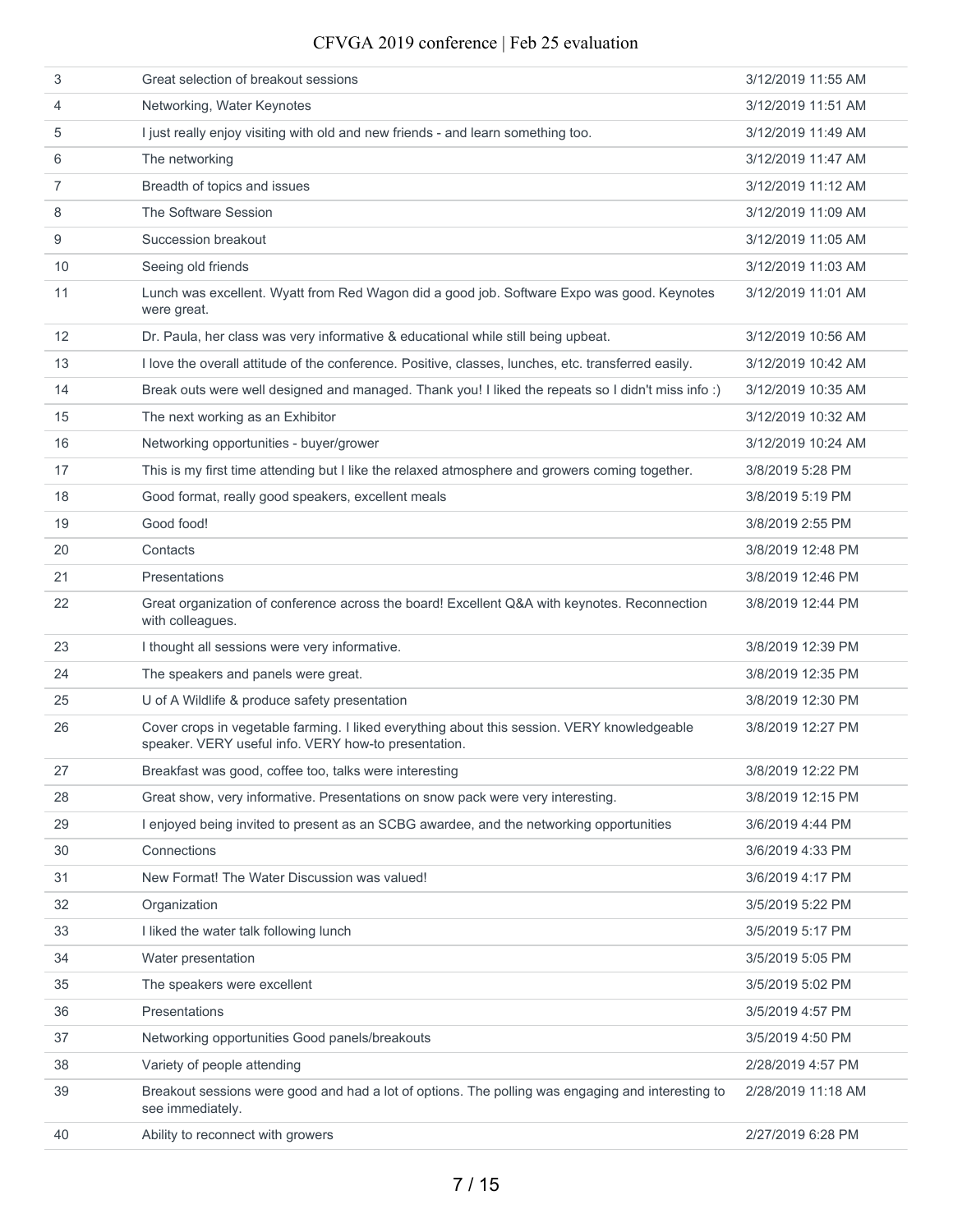| 41 | Networking opportunities.                                                                        | 2/27/2019 5:55 PM  |
|----|--------------------------------------------------------------------------------------------------|--------------------|
| 42 | Networking with Western Growers Staff.                                                           | 2/27/2019 4:08 PM  |
| 43 | Attendees                                                                                        | 2/27/2019 2:18 PM  |
| 44 | The guest speakers is all the general sessions                                                   | 2/27/2019 2:11 PM  |
| 45 | Good mix of attendees from various sectors fo the ag industry.                                   | 2/27/2019 1:57 PM  |
| 46 | Wonderful hotel and venue. It was our first time exhibiting with this group.                     | 2/27/2019 1:36 PM  |
| 47 | Opportunity to meet fruit & veg growers & industry colleagues                                    | 2/27/2019 1:09 PM  |
| 48 | The conference is put on so nicely and professionally. It represents Colorado in the best light. | 2/27/2019 1:01 PM  |
| 49 | The people!                                                                                      | 2/27/2019 12:03 PM |
| 50 | California & Colorado Water today and into the future                                            | 2/27/2019 11:40 AM |
| 51 | Well organized                                                                                   | 2/26/2019 4:39 PM  |
| 52 | Well run, focus on exhibitors with good exhibitors.                                              | 2/25/2019 11:24 PM |

### Q7 How can we improve the CFVGA conference in future years? What was missing or not addressed?

Answered: 35 Skipped: 34

| #              | <b>RESPONSES</b>                                                                                                                                                                                                                                                                       | <b>DATE</b>        |
|----------------|----------------------------------------------------------------------------------------------------------------------------------------------------------------------------------------------------------------------------------------------------------------------------------------|--------------------|
| 1.             | Need more attendees                                                                                                                                                                                                                                                                    | 3/12/2019 12:00 PM |
| 2              | Talks on how to improve production                                                                                                                                                                                                                                                     | 3/12/2019 11:57 AM |
| 3              | Cover topics of Recall Readiness and Labor challenges                                                                                                                                                                                                                                  | 3/12/2019 11:55 AM |
| 4              | Labor companies involvement                                                                                                                                                                                                                                                            | 3/12/2019 11:47 AM |
| 5              | Perhaps rotate the location of the conference around the state to possibly attract more<br>participation from West Slope.                                                                                                                                                              | 3/12/2019 11:12 AM |
| 6              | Maybe tech demos during the Monday evening mixer. Drone companies - food safety software,<br>etc.                                                                                                                                                                                      | 3/12/2019 11:09 AM |
| $\overline{7}$ | The "Buyer" Networking at the end of the day was disappointing, no on showed up.                                                                                                                                                                                                       | 3/12/2019 11:01 AM |
| 8              | Make sure networking session, buyer show up!                                                                                                                                                                                                                                           | 3/12/2019 10:42 AM |
| 9              | More organic programs                                                                                                                                                                                                                                                                  | 3/12/2019 10:39 AM |
| 10             | Please make efforts to include, highlight and engage our small farmers!                                                                                                                                                                                                                | 3/12/2019 10:35 AM |
| 11             | More tree fruit supplier vendors and classes/information More vendors and more class choices                                                                                                                                                                                           | 3/12/2019 10:24 AM |
| 12             | Possible change of location: 1) Pueblo, 2) Colo Springs, 3) Other area in Denver Metro area More<br>client/exhibitor interactions. Short round table with Exhibitors                                                                                                                   | 3/12/2019 10:20 AM |
| 13             | This was the first year I have attended, but I was a little disappointed by the reception. The food<br>was really good but hard to eat, wasn't finger food which would of been fine if there was more<br>seating. The alcohol was very expensive : (There seemed to be a low turn out. | 3/8/2019 5:28 PM   |
| 14             | The deep dive sessions were good, however, if there was more time for Q&A or if the speakers<br>were more succinct, there could be more value added.                                                                                                                                   | 3/8/2019 5:24 PM   |
| 15             | Try to get more growers to attend                                                                                                                                                                                                                                                      | 3/8/2019 5:19 PM   |
| 16             | Need to address/explore climate change                                                                                                                                                                                                                                                 | 3/8/2019 12:44 PM  |
| 17             | Wish The Future of Blockchain on the Family Farm was available on day 2 as well.                                                                                                                                                                                                       | 3/8/2019 12:35 PM  |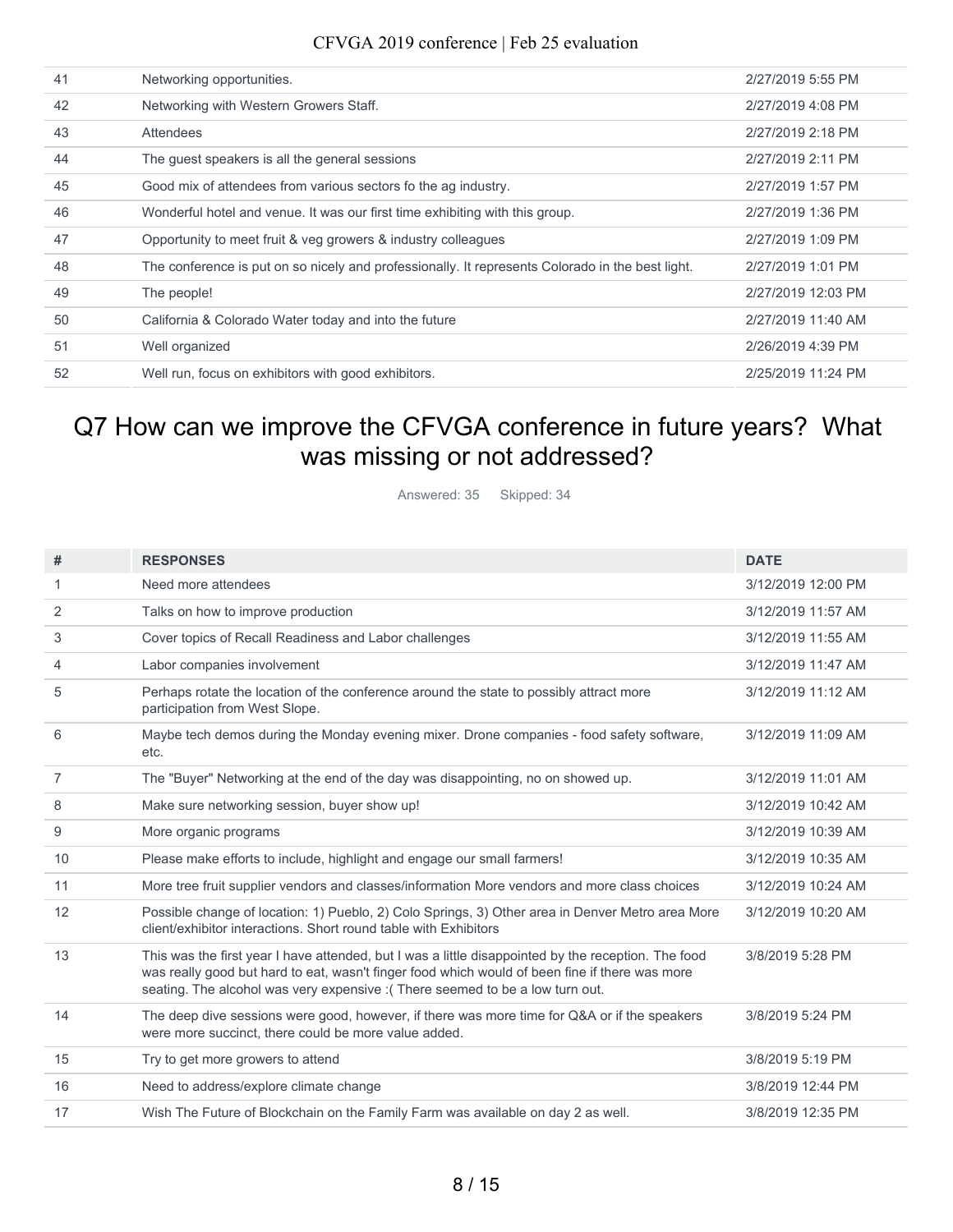18 If have a panel - make it diversified. Ex., small farm financing. All speakers were government or non-profit. Moderator was most knowledgeable on topic. Put down traditional lenders. First speaker was not good. Stories were better but should have had FSA on panel, etc. 3/8/2019 12:27 PM

| 19 | It was pretty good                                                                                                                                                                                           | 3/8/2019 12:22 PM  |
|----|--------------------------------------------------------------------------------------------------------------------------------------------------------------------------------------------------------------|--------------------|
| 20 | Maybe dedicate more time for exhibitors                                                                                                                                                                      | 3/8/2019 12:15 PM  |
| 21 | Involve elected leaders and/or Ag Commish. Brings perspective & direction leaders are heading.                                                                                                               | 3/6/2019 4:17 PM   |
| 22 | Include space for workshops/discussions. Have a federal level speaker (USDA/FDA)                                                                                                                             | 3/5/2019 5:22 PM   |
| 23 | so far so good                                                                                                                                                                                               | 3/5/2019 5:17 PM   |
| 24 | More time for visiting displays                                                                                                                                                                              | 3/5/2019 5:05 PM   |
| 25 | Input from grower members                                                                                                                                                                                    | 3/5/2019 4:57 PM   |
| 26 | More focus on adoption of new technology                                                                                                                                                                     | 3/5/2019 4:50 PM   |
| 27 | more information from our sponsors. perhaps 15-20 min breakouts so that attendees may hear<br>what we have to offer and bring additional attention to those sponsors.                                        | 3/1/2019 1:15 AM   |
| 28 | More production information. Big data                                                                                                                                                                        | 2/28/2019 4:57 PM  |
| 29 | Increase attendance.                                                                                                                                                                                         | 2/27/2019 5:55 PM  |
| 30 | I thought this was the best of the three conferences I have attended, I'm sure next years<br>Conference will be equally as good if not better, I don't know what y'all could do better but you<br>always do. | 2/27/2019 2:11 PM  |
| 31 | WE NEED MORE FARMER/GROWERS ATTENDING! Also, a larger venue for all the exhibit<br>booths to fit properly in one room.                                                                                       | 2/27/2019 1:57 PM  |
| 32 | As a new member/exhibitor it would be nice to have an opportunity to provide the attendees with<br>an explanation of products and services that we offer.                                                    | 2/27/2019 1:09 PM  |
| 33 | Grower-Buyer Networking session was very disappointing this year, especially compared to past<br>years. Also, 1-day conference seems a better fit than a 2-day conference.                                   | 2/27/2019 1:01 PM  |
| 34 | I thought it was excellent!                                                                                                                                                                                  | 2/27/2019 12:03 PM |
| 35 | Would have liked more information on labor issues, solutions, policy, data, etc.                                                                                                                             | 2/25/2019 11:24 PM |
|    |                                                                                                                                                                                                              |                    |

### Q8 Was the time allotted for networking and socializing



11.59% 8 **ANSWER CHOICES RESPONSES** Too short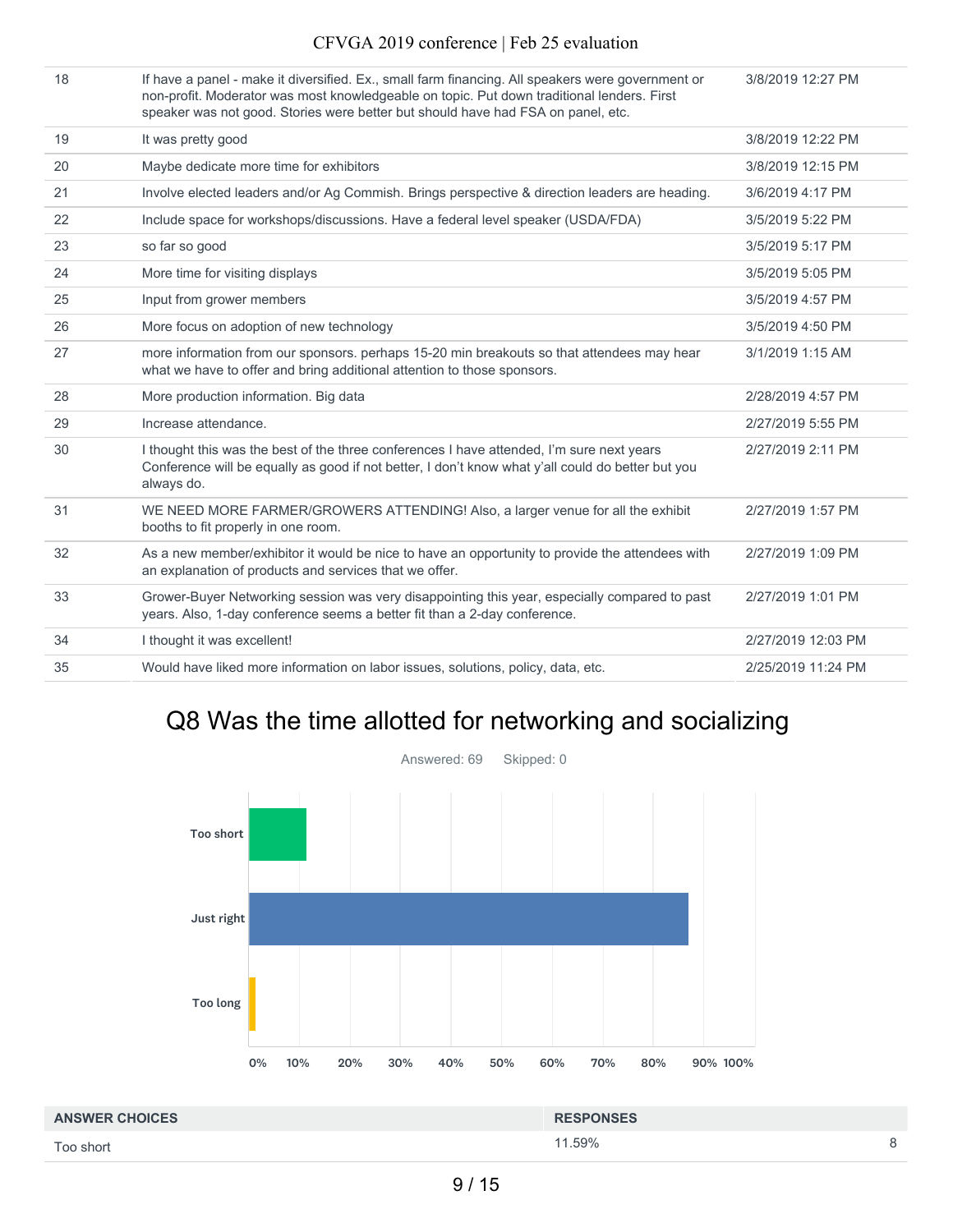| Just right   | 86.96% | 60 |
|--------------|--------|----|
| Too long     | 1.45%  |    |
| <b>TOTAL</b> |        | 69 |
|              |        |    |

### Q9 Was the time allotted for the annual meeting



| <b>ANSWER CHOICES</b> | <b>RESPONSES</b> |                |
|-----------------------|------------------|----------------|
| Too short             | 2.90%            | 2              |
| Just right            | 86.96%           | 60             |
| Too long              | 10.14%           | $\overline{7}$ |
| <b>TOTAL</b>          |                  | 69             |

## Q10 What content would you like to see at the 2020 conference?

Answered: 32 Skipped: 37

| #              | <b>RESPONSES</b>                                                                               | <b>DATE</b>        |
|----------------|------------------------------------------------------------------------------------------------|--------------------|
|                | More labor, water, market info                                                                 | 3/12/2019 12:00 PM |
|                | Recall readiness and labor challenges                                                          | 3/12/2019 11:55 AM |
| 3              | ∟abor                                                                                          | 3/12/2019 11:47 AM |
| $\overline{4}$ | More on financing, fiscal stability of individual farms and businesses.                        | 3/12/2019 11:12 AM |
| 5              | H2A, Food Safety Software, alternatives to microbial swabbing, environmental monitoring        | 3/12/2019 11:09 AM |
| 6              | More buyers and programs on how to sell fruits and veggies. How to build your veggie business. | 3/12/2019 11:01 AM |
|                | More networking, classes on social media & selling, how to get rid of food waste               | 3/12/2019 10:42 AM |
| 8              | Organic track Succession Planning                                                              | 3/12/2019 10:39 AM |
| 9              | Labor info, regulation info, FS training updates                                               | 3/12/2019 10:24 AM |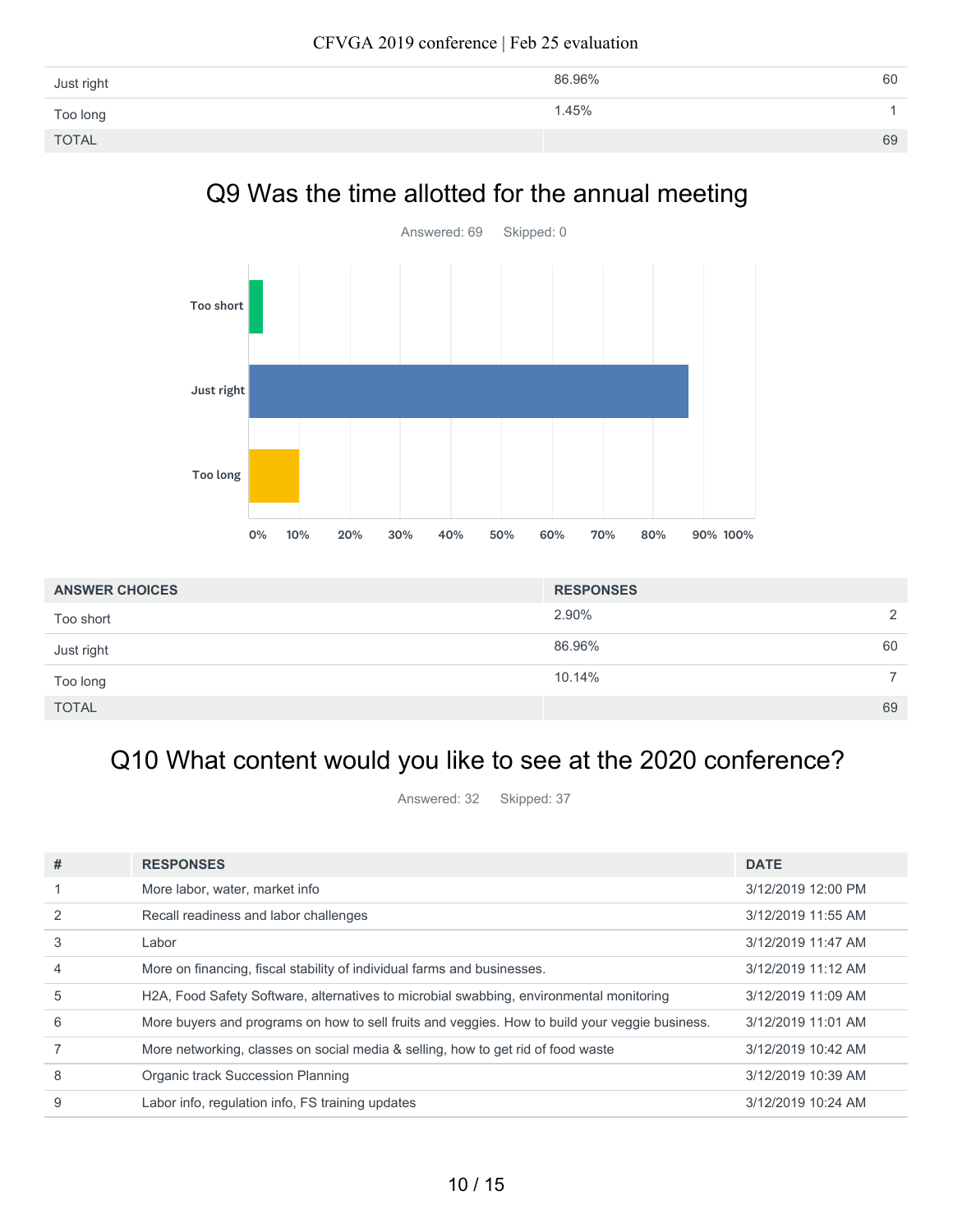| 10 | If the organic movement continues to grow, I would like to see more information with that. Maybe |
|----|--------------------------------------------------------------------------------------------------|
|    | the reception was supposed to do this, but a grower to grower connection and have a chance to    |
|    | talk and compare "notes".                                                                        |

3/8/2019 5:28 PM

|    | talk and compare "notes".                                                                                                                                                                       |                    |
|----|-------------------------------------------------------------------------------------------------------------------------------------------------------------------------------------------------|--------------------|
| 11 | More food safety                                                                                                                                                                                | 3/8/2019 2:55 PM   |
| 12 | Climate change - agricultural role and response                                                                                                                                                 | 3/8/2019 12:44 PM  |
| 13 | I think that after 1 year of the FSMA rule thru this growing season, I will be interested to see what<br>growers are doing and what they may have done and changed up as the season progressed. | 3/8/2019 12:39 PM  |
| 14 | More diversity of breakout sessions. Next year I'd like to learn about the possibilities with<br>blockchain & food safety & traceability applications.                                          | 3/8/2019 12:35 PM  |
| 15 | Soil fertility - N mgmt. in organic systems. Reg 85; Dept. of Ag/CDPHE                                                                                                                          | 3/8/2019 12:30 PM  |
| 16 | Agenda this year was great. Would like to see more on irrigation water quality & FSMA.                                                                                                          | 3/8/2019 12:27 PM  |
| 17 | Succession planning connected to land link (if no heirs, how to maintain in farming)                                                                                                            | 3/8/2019 12:19 PM  |
| 18 | Solutions for water & labor resource issues                                                                                                                                                     | 3/8/2019 12:15 PM  |
| 19 | Community involvement sustainability management produce safety ended client                                                                                                                     | 3/5/2019 5:22 PM   |
| 20 | Water and labor issues                                                                                                                                                                          | 3/5/2019 4:57 PM   |
| 21 | Discuss on hemp in CO More discussion on ag-tech adoption                                                                                                                                       | 3/5/2019 4:50 PM   |
| 22 | Data. Production information                                                                                                                                                                    | 2/28/2019 4:57 PM  |
| 23 | Some marketing information. How to get the product to the end user and resources associated<br>with that                                                                                        | 2/28/2019 11:18 AM |
| 24 | An export component                                                                                                                                                                             | 2/27/2019 6:28 PM  |
| 25 | Marketing opportunities for fruits and vegetables.                                                                                                                                              | 2/27/2019 5:55 PM  |
| 26 | Food Safety, Water, and Labor topics are the best                                                                                                                                               | 2/27/2019 4:08 PM  |
| 27 | With the way everything keeps changing I feel we will need to be kept up to date on the same<br>topics of this year                                                                             | 2/27/2019 2:11 PM  |
| 28 | Speaker on volcanic ash and natural mineral source fertilizers.                                                                                                                                 | 2/27/2019 1:57 PM  |
| 29 | sessions on new products services offered by exhibitor/members                                                                                                                                  | 2/27/2019 1:09 PM  |
| 30 | Buyer panel discussion. Retail produce trends. Cooking with Colorado produce. More focus on<br>labor.                                                                                           | 2/27/2019 1:01 PM  |
| 31 | water and labor speakers                                                                                                                                                                        | 2/27/2019 11:40 AM |
| 32 | soil health, production planning & yield improvement                                                                                                                                            | 2/25/2019 11:24 PM |
|    |                                                                                                                                                                                                 |                    |

# Q11 How long should the CFVGA conference be?

Answered: 69 Skipped: 0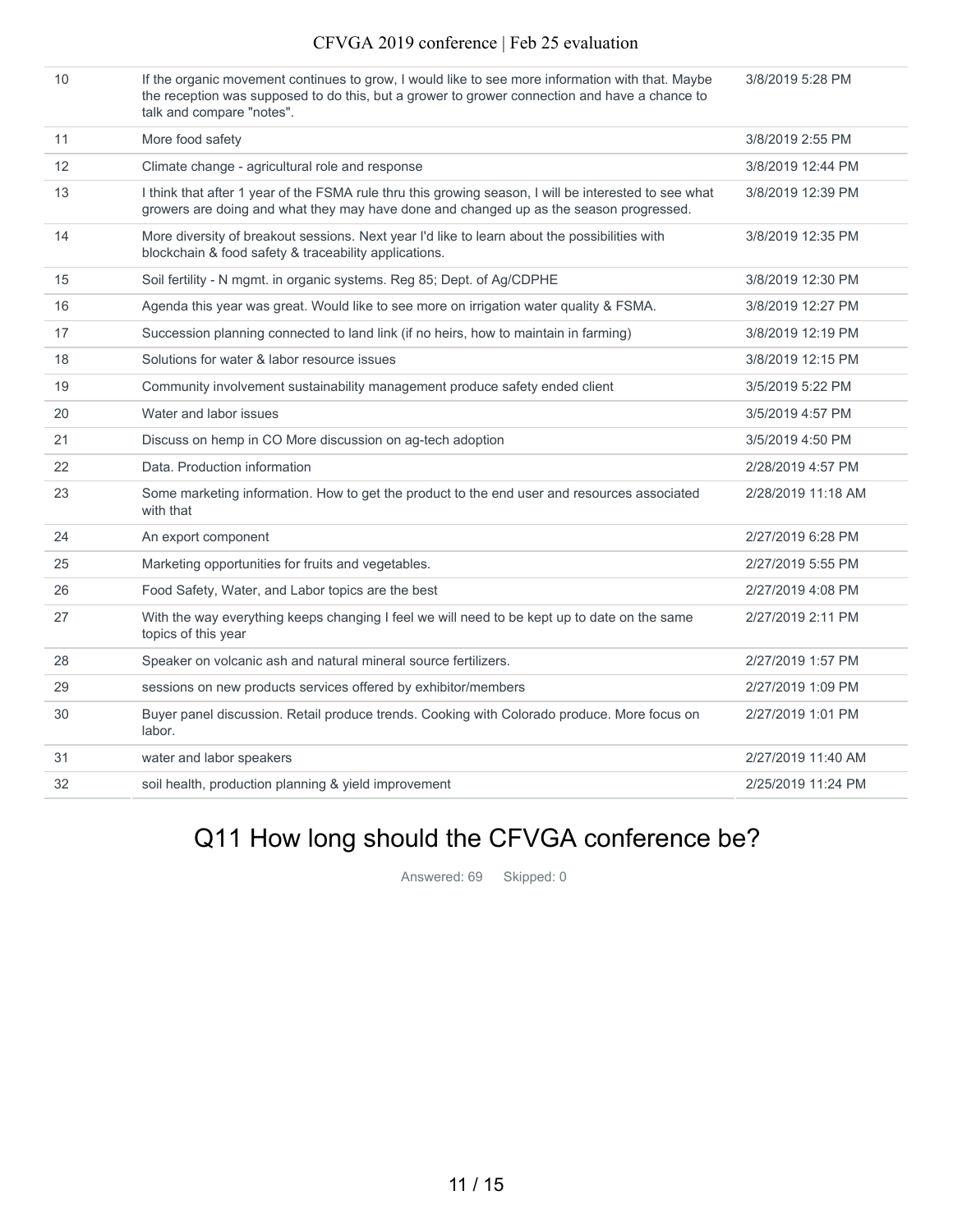

| <b>ANSWER CHOICES</b> | <b>RESPONSES</b> |    |
|-----------------------|------------------|----|
| half day              | $0.00\%$         | 0  |
| 1 day                 | 15.94%           | 11 |
| $1.5$ days            | 37.68%           | 26 |
| 2 days                | 46.38%           | 32 |
| <b>TOTAL</b>          |                  | 69 |

# Q12 Are you going to the Governor's Ag Forum?



| <b>ANSWER CHOICES</b> | <b>RESPONSES</b> |    |
|-----------------------|------------------|----|
| Yes                   | 18.18%           | 12 |
| <b>No</b>             | 81.82%           | 54 |
| <b>TOTAL</b>          |                  | 66 |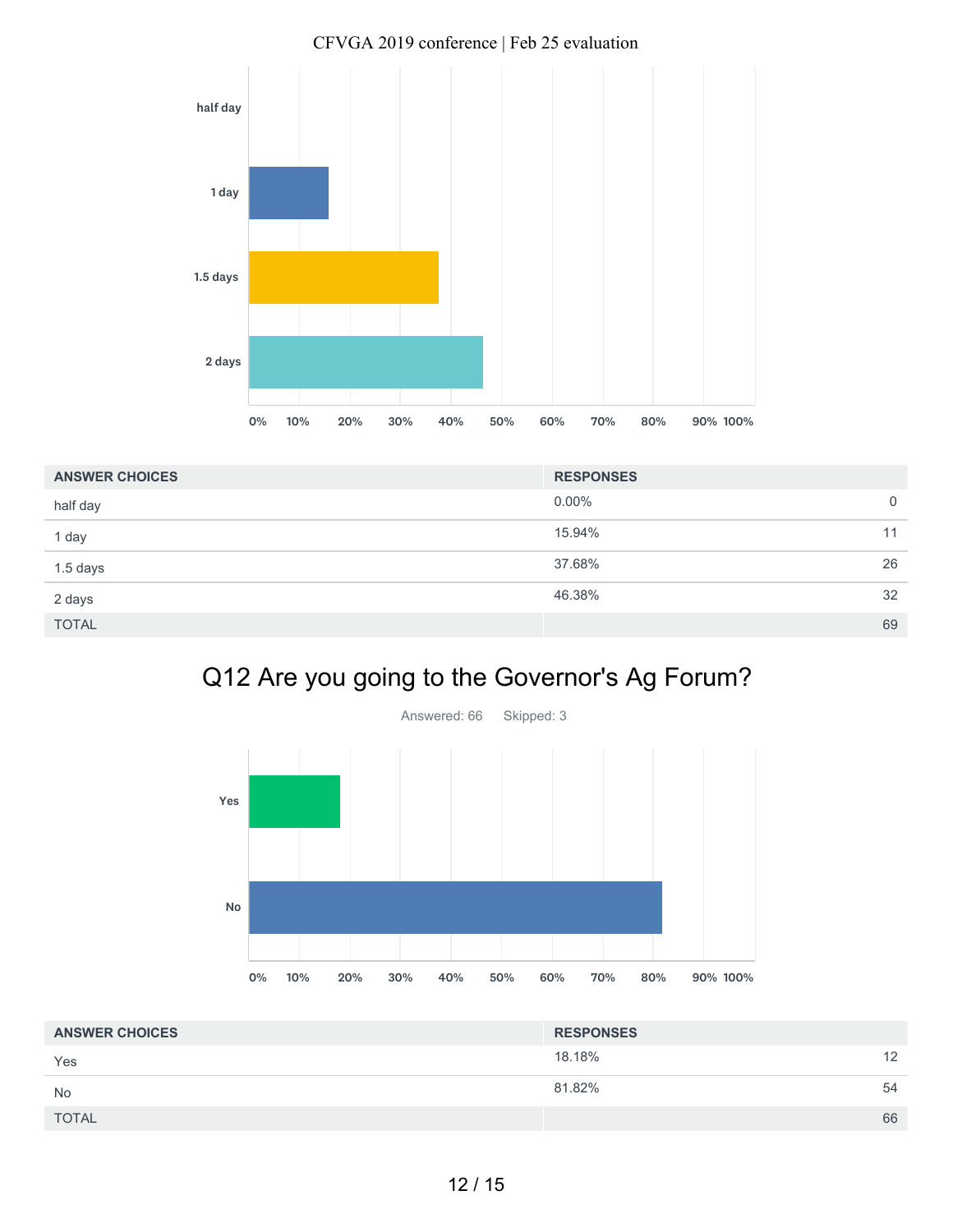#### Q13 Which months are best for you to attend the CFVGA conference (select all that apply)?



| <b>ANSWER CHOICES</b> | <b>RESPONSES</b> |    |
|-----------------------|------------------|----|
| Nov                   | 20.29%           | 14 |
| Dec                   | 8.70%            | 6  |
| Jan                   | 55.07%           | 38 |
| Feb                   | 94.20%           | 65 |
| Total Respondents: 69 |                  |    |

### Q14 Would you attend if the conference were at a Fairgounds facility along the Front Range?

Answered: 69 Skipped: 0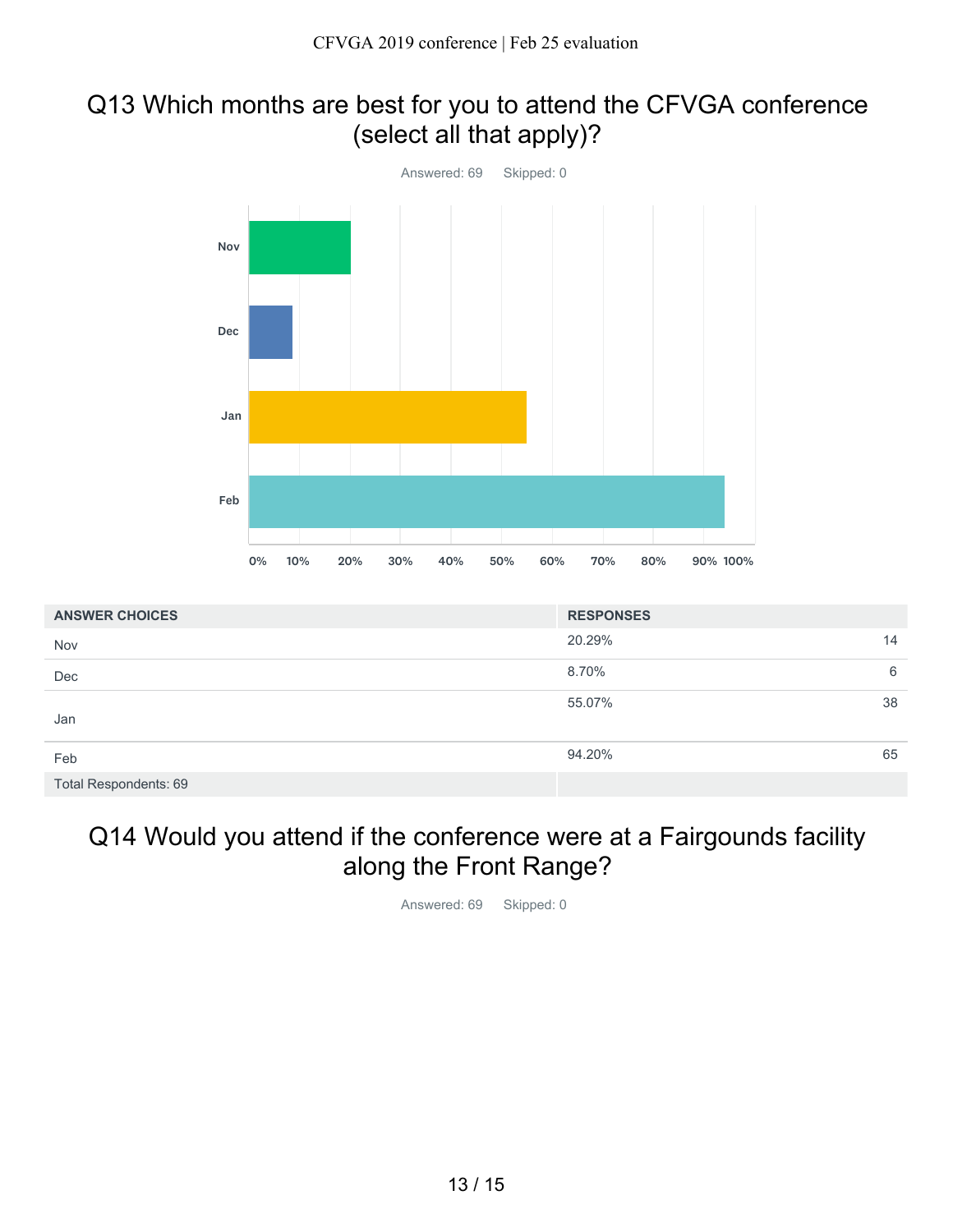

| <b>ANSWER CHOICES</b> | <b>RESPONSES</b> |
|-----------------------|------------------|
| Yes                   | 72.46%<br>50     |
| <b>No</b>             | 1.45%            |
| Maybe                 | 26.09%<br>18     |
| <b>TOTAL</b>          | 69               |

### Q15 What educational content and activities would you like to see from CFVGA beyond the conference?

Answered: 23 Skipped: 46

| #              | <b>RESPONSES</b>                                                                                                                                                                                                                             | <b>DATE</b>        |
|----------------|----------------------------------------------------------------------------------------------------------------------------------------------------------------------------------------------------------------------------------------------|--------------------|
| 1              | New projects/activities                                                                                                                                                                                                                      | 3/12/2019 12:00 PM |
| 2              | More about this "block chain" thing and how the grower is going to adapt. Their explanations were<br>very vague, rather poor and unhelpful.                                                                                                  | 3/12/2019 11:55 AM |
| 3              | Crop insurance, weed control, organic certification                                                                                                                                                                                          | 3/12/2019 11:01 AM |
| 4              | Tech                                                                                                                                                                                                                                         | 3/12/2019 10:42 AM |
| 5              | FS continuing/update info H2A labor training (application)                                                                                                                                                                                   | 3/12/2019 10:24 AM |
| 6              | Not sure yet                                                                                                                                                                                                                                 | 3/8/2019 5:28 PM   |
| $\overline{7}$ | Field tours - instructional tours                                                                                                                                                                                                            | 3/8/2019 12:44 PM  |
| 8              | Just keep up the good work. I like the emails & newsletters that are sent out regularly.                                                                                                                                                     | 3/8/2019 12:22 PM  |
| 9              | We're from Florida - so each discussion regarded challenges in Colorado - which is perfect.                                                                                                                                                  | 3/8/2019 12:15 PM  |
| 10             | Yes to previous question but the facilities at the hotel & being able to just come downstairs to<br>attend the sessions (w/o driving was great). I also appreciated the efforts of the hotel to provide<br>CO products in their menus/meals. | 3/6/2019 4:44 PM   |
| 11             | Breakout w/software demonstrations w/time to dig into it.                                                                                                                                                                                    | 3/6/2019 4:17 PM   |
| 12             | constructive activities workshops w/participation round tables to discuss important issues                                                                                                                                                   | 3/5/2019 5:22 PM   |
| 13             | I have been pleased with the content. I think the digital information is good.                                                                                                                                                               | 3/5/2019 5:17 PM   |
| 14             | Not sure                                                                                                                                                                                                                                     | 3/5/2019 4:57 PM   |
| 15             | ag-tech events to promote appropriate solutions for CO growers                                                                                                                                                                               | 3/5/2019 4:50 PM   |